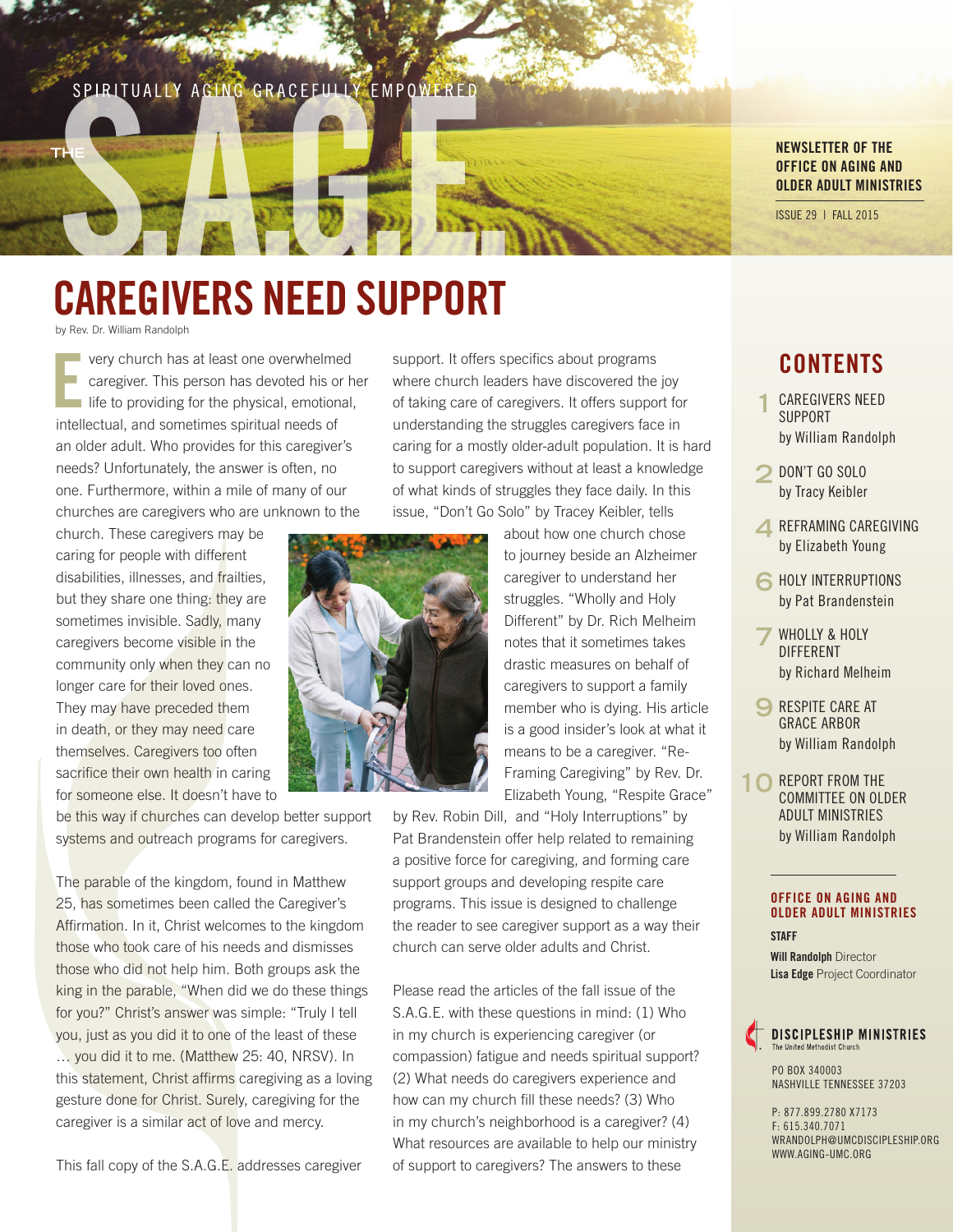### $2$  | The s.a.g.e.

questions will give you an outline of where you can minister to Christ by ministering to caregivers.



*Rev. Dr. William (Will) Randolph, Director, Office on Aging and Older Adult Ministries, may be contacted at wrandolph@umcdiscipleship.org or by phone at 877.899.2780 ext. 7173 or 615.340.7173*

## DON'T GO SOLO: ALZHEIMER'S CAREGIVERS NEED CHURCH SUPPORT

by Tracy Keibler

Caring for a loved one with Alzheimer's disease or other dementia disorder is a daunting and exhausting task. In The 36-Hour Day: A Family Guide to Caring for People Who have Alzheimer's Disease, Related Dementias, and Memory Loss, authors Nancy Mace and Peter Rabins explain why it is impossible for a caregiver to singlehandedly care for a loved one with dementia. They offer help for dealing with the behavioral issues associated with Alzheimer's and suggestions for finding outside help from support groups, friends, and agencies.

I have the unique perspective of looking at this issue from a state public policy level. Having served on the Minnesota Board on Aging for seven years, I know how important it is -- from a public cost perspective -- to support caregivers. In Minnesota, data show that every 1% decline in family caregiving corresponds to a \$30 million increase in public sector spending. There will never be enough public funding to provide the level of support necessary to help caregivers. So if the government cannot help, who can? As the leader of a nonprofit organization whose mission is helping churches minister to older adults, I firmly believe the resounding answer to this question is the church.

The church, more than any other organization, understands Jesus' exhortation in Matthew 25:40 (NRSV), "Truly I tell you, just as you did it to one of the least of these who are members of my family, you did it to me.' There is little doubt that a dementia patient in a locked unit of a nursing home uniquely portrays the image Jesus described when he said, " the least of these."

Normandale Hylands United Methodist Church in Bloomington, Minnesota, like many United Methodist congregations, has a growing number of husbands and wives who are serving as caregivers for their spouses. Our church's Caring Ministries asked, "How can we, as a church, support not only our caregivers, but also the ones for whom they are caring?"

### CASE STUDY IN COMING ALONGSIDE

When Caring Ministries at Normandale Hylands began in 2008, our goal was to provide a two- to three-hour respite for caregivers through the used of trained volunteers. The training curriculum included an understanding of Alzheimer's and , its progression as well as approach techniques for meaningful interaction with the individuals with dementia. We hired a local expert who is internationally recognized for her dementia caregiving expertise to teach 15 volunteers who had expressed an interest in this ministry.

When caregivers tell us they need a short break from caregiving, our first job is to learn all that we can about the patients' history. Alzheimer's patients have little short-term memory, but often retain a lot of information about their past. To create an environment where our volunteers can have meaningful interaction during their respite service, we made sure they had detailed history about what had been important in the patients' lives: where they grew up, what they did in high school, military service, college, when they married, children, and so on.

This skilled visitation program worked exceptionally well. When patients moved from their homes to assisted living, and then on to skilled nursing, the volunteers often followed right along with the patients. This continuity in care was essential to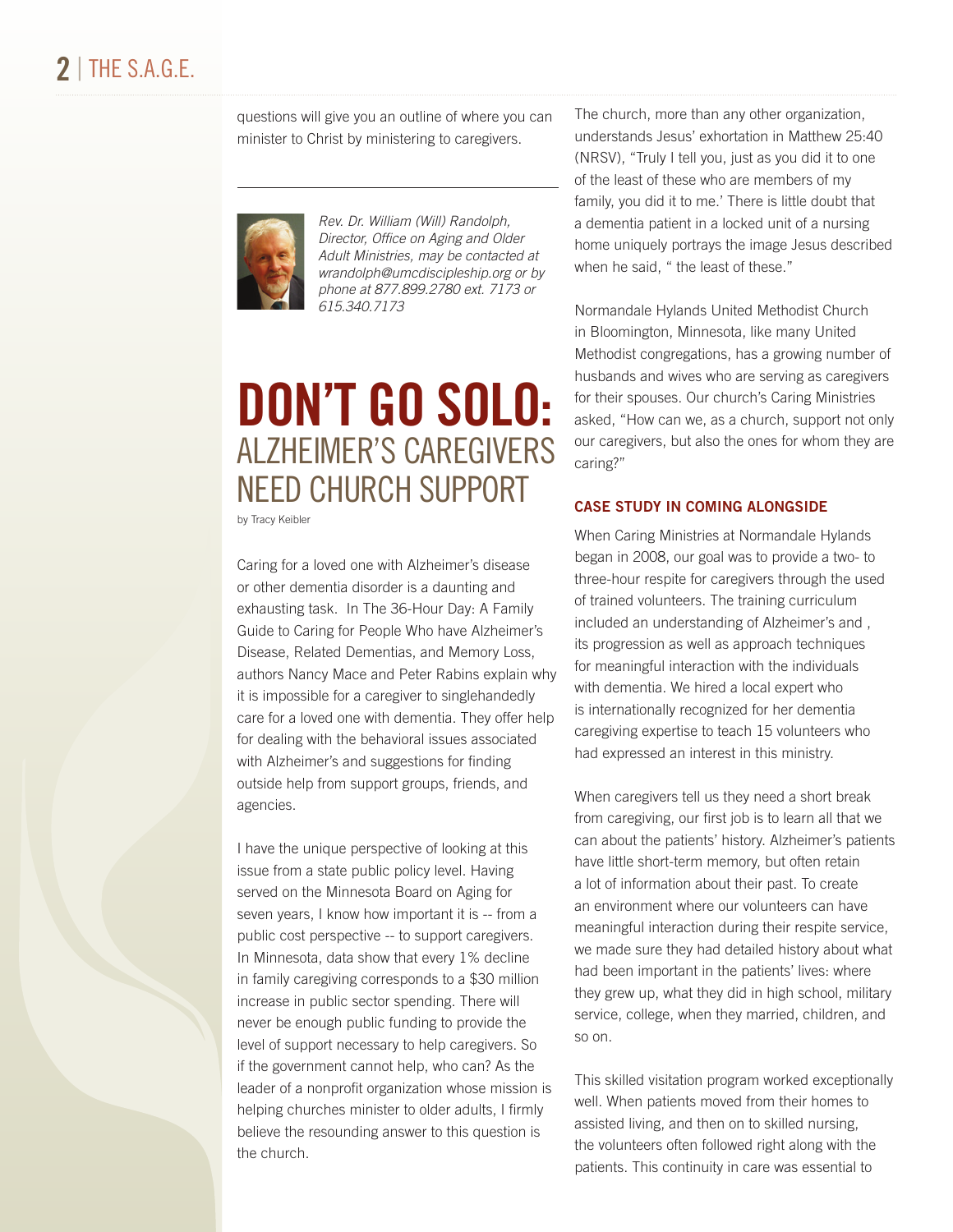### THE S.A.G.E.  $\vert$  3

easing the adjustment to each new environment.

One church member, Charlette, was caring for her older sister, Marthe, who has dementia. Charlette was 75 years old, working full time and serving as Marthe's caregiver. Marthe lived in an apartment, and Charlette would visit almost every day, shop and prepare food in an effort to maintain Marthe's quality of life. Eventually, Marthe needed to move to a residential group home. Such a move would have been an overwhelming undertaking for a single, working caregiver. The Caring Ministries at Normandale Hylands wrapped their arms around both sisters and helped them through the transition.

Our dementia consultant developed a transition plan that helped Marthe move into her new location supported with key emotional comforts. A volunteer from the church brought a moving truck to her apartment, and other volunteers packed and moved her belongings to her new location. When Marthe arrived, her furnishings were in place, and her favorite pastor of 20 years was there to greet her and have lunch with her. After that, the trained volunteers visited her twice a week until Marthe had acclimated to her new surroundings — then volunteers came weekly.

Most people who have not experienced caregiving think that once the care-receiver has transferred to a nursing home, the caregiving responsibilities virtually disappear. This simply has not been our experience working with caregivers. Nursing homes are generally understaffed, and staff turnover is often as high as 90 percent. The caregiver's role shifts from caregiving to both caregiving and care management. Caregivers new to the care management role are often overwhelmed. Our Caring Ministry supports the caregiver by providing either a parish nurse or a gerontologist to attend care conferences and speak up on behalf of the patient and caregiver. This may sound simple enough, but when a caregiver is suddenly trying to understand "why medication is being increased or why a transfer to a more restrictive unit is being recommended, the caregiver can feel as though he or she is in crisis mode on a daily basis. Successfully navigating this barrage of questions

requires an understanding of nursing home procedures and the agencies overseeing skilled care.

#### **CONCLUSION**

Equipping volunteers to support caregivers by being effective visitors with Alzheimer's patients is a cost-effective, volunteer-based program requiring no special state licensure, and it is a program that is relatively simple to implement. This is but one example of how congregations can support caregivers.

Caring for one another is a pillar of our Christian faith. The United Methodist Church has the opportunity to create a robust nationwide network of older adult ministry leaders through our Older Adult Ministries Office at Discipleship Ministries.

These ministry leaders have experience in a wide variety of programs and can share their expertise to create a vibrant and growing United Methodist movement to care for and support caregivers in our congregations.

The population of caregivers is growing. The shortage of doctors, nurses and health aides is well documented, and our caregiver church members are struggling. So now I ask, "if not the church — then who?" Please contact me (tracy@ apparentplan.org) or the Older Adult Ministries Office at Discipleship Ministries if you feel called to minister to older-adult caregivers.



*Tracy Keibler holds a master's degree in gerontology and is the executive director of ApparentPlan, a nonprofit organization whose mission is helping congregations minister to older adults.*

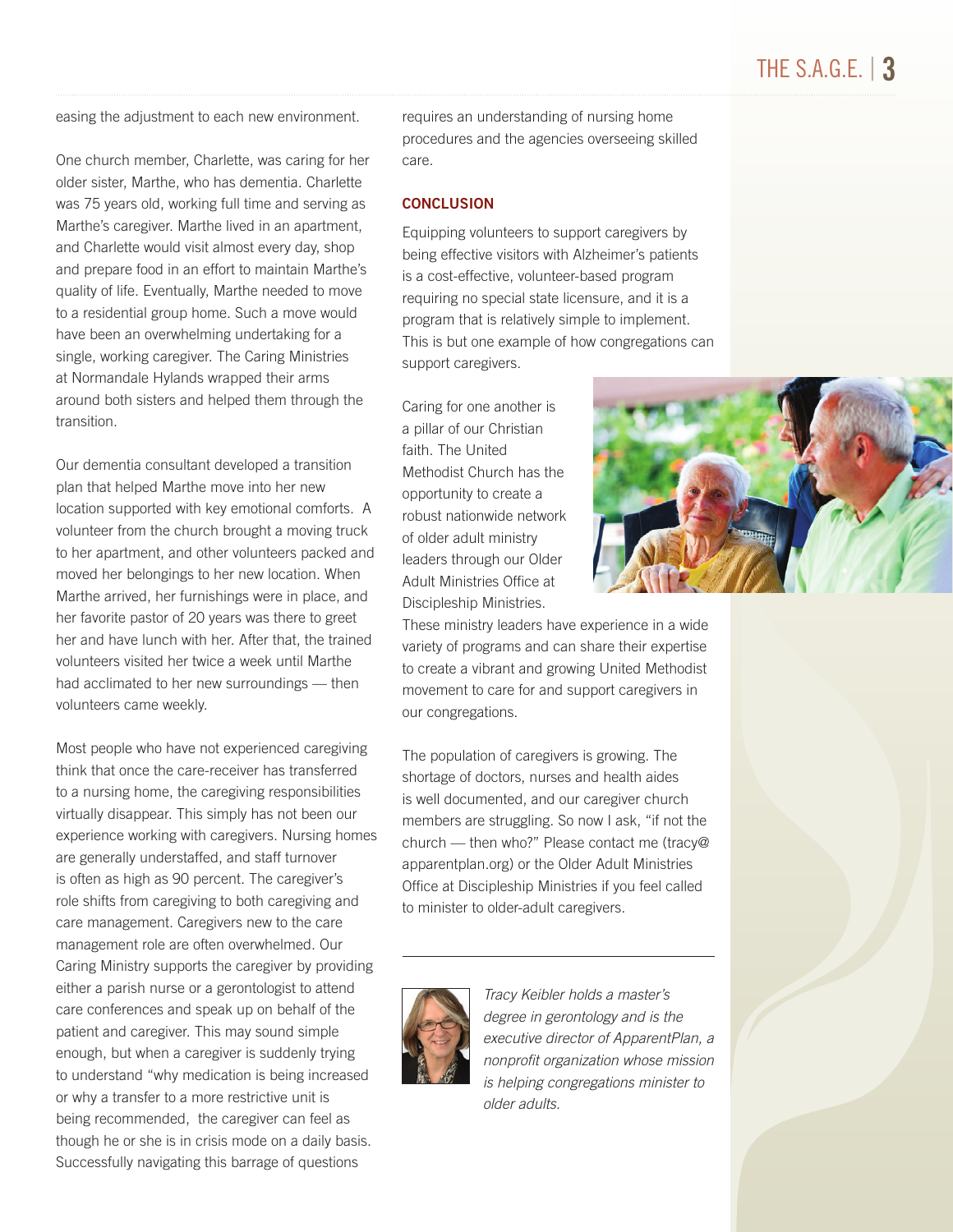## REFRAMING CAREGIVING by Elizabeth Young

When Norman Vincent Peale published the Christian classic, "The Power of Positive Thinking" in 1952, it was met with both praise and criticism; praise by those who treasured the reflection of the Good News message in the Bible such as Philippians 4:13, "I can do all things through Christ who strengthens me," and criticism by psychologists and scholars who wrote Peale off as one whose teachings led to "fear and disillusionment." Today, we know much more about the benefits of positive thinking. From Olympic athletes who visualize and expect success before an event to people like Holocaust survivor Corrie Ten Boom, who experienced hope despite her imprisonment in Ravensbrück, we have begun to recognize the transformation that positive thinking can bring. Numerous studies have shown the correlation between one's attitude toward a given situation and how that situation is then experienced. For the growing population of family members caring for someone with Alzheimer's or another form of dementia, there has never been a greater need for some positivity to be found amidst the physical, emotional and spiritual challenges of caregiving.

A few months ago, I was invited to speak at a regional conference for the Alzheimer's Association, and I as mingled with a group of family caregivers, I discovered an unspoken desire for each person to "one up" the other. "My husband refuses to take a bath anymore. I don't know what to do!" "You think that's bad – not only will my mother refuse to be bathed, she insists on putting on her own make up and she ends up smelling – and looking – horrible! I'm so embarrassed to take her out!" Society seems to value struggle and hardship. To be clear: it is important to vent and to feel validation for the difficulties associated with caregiving. It is also a huge benefit to find others who are experiencing a similar situation. However, it is not necessarily helpful to stay in that space of "woe is me." As a past spousal caregiver, "woe is me" kept me paralyzed and stuck in a circumstance where I

focused on all the things that weren't working; all the negative aspects that made me feel trapped. Once I reframed my experience and chose to view my situation differently, "woe is me" transformed into "blessed am I." Scripture passages such as the one above helped with this transformation. So did authors like Byron Katie (Loving What Is) and the late Dr. Wayne Dyer (Change Your Thoughts, Change Your Life). But it took a lot of practice with what they were proposing, and frankly, a lot of pretending, before I was able to sincerely look at my situation differently.

History and the present provide us with many examples of people who overcame obstacles by choosing to see a situation positively and not succumbing to negative thinking. Actor Jim Carey, Helen Keller, cyclist Lance Armstrong, and President Franklin Roosevelt are just a few individuals who have shown us it is not the challenges that hold us captive, but our minds. Wayne Dyer said, "Be miserable. Or motivate yourself. Whatever has to be done, it's always your choice." This holds true for caregivers of dementia patients, as well.

Such reframing is difficult to understand by many in our society because people find meaning in hardship. Statistics show that the majority of caregivers experience moderate to high levels of stress as the caregiver for a dementia patient. In my research with spousal caregivers, the interviews I conducted reflect these statistics. Most caregivers struggle with both the emotional and physical toll of caregiving. But there is a small group of caregivers who thrive in their role. Not because they are martyrs (although I have found them too!), but because their perception is simply more positive. A goal for me is to study these individuals and then help others also find this "peace that passes all understanding." Because believe me, when a person caring for someone with dementia can find a sense of peace, it really does pass all understanding!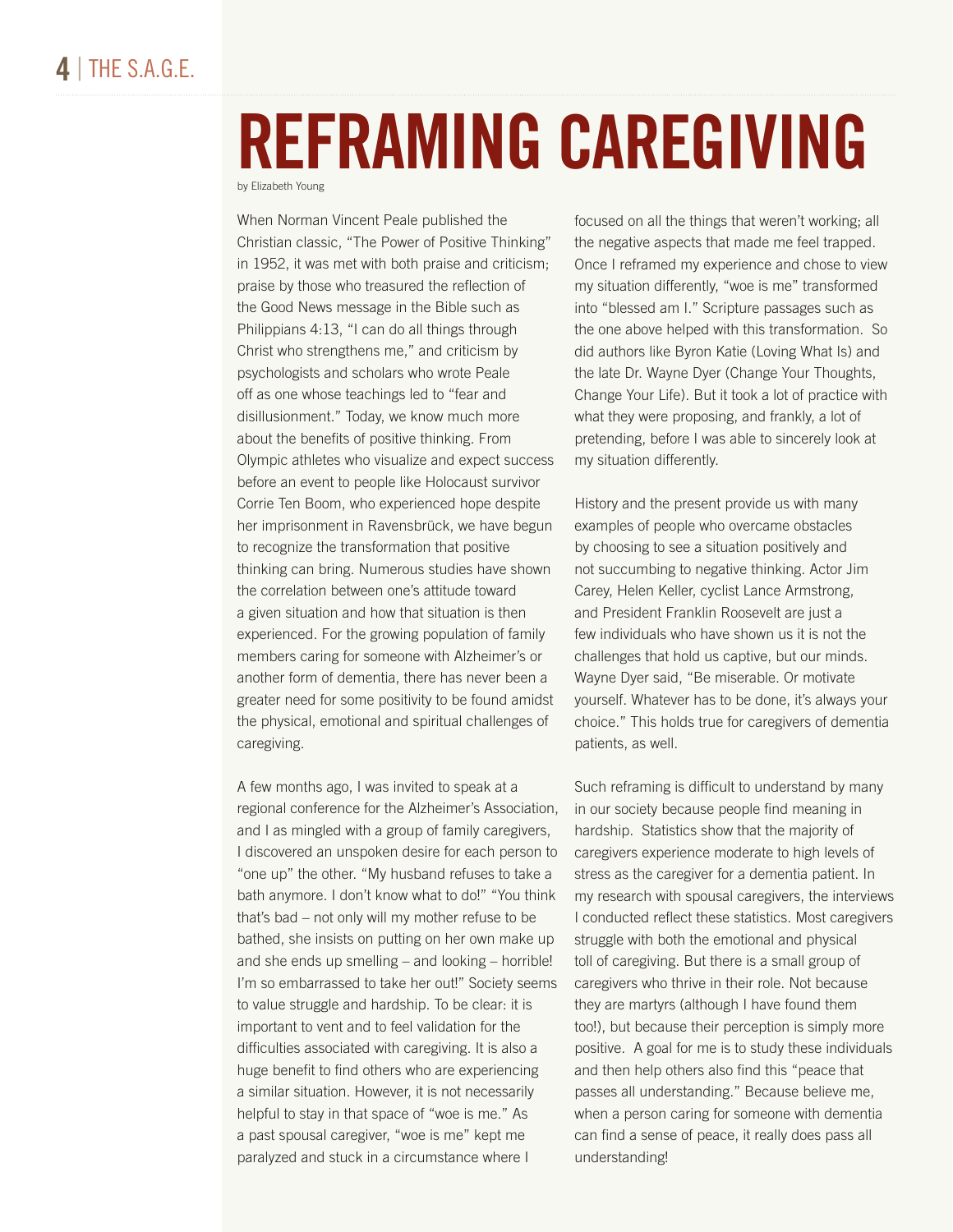What do these select caregivers do that others can put into practice? It isn't necessarily easy, but it is simple: change your thoughts. Reframe how you see your experience. Catch yourself when you are having a stressful thought and tell your mind, "thank you for sharing that, but I am going to choose to see this differently." And then do something radical. Give thanks for the struggle and acknowledge all the ways you can control a situation. Stop thinking how things should be different and stay in the place of what is. God is the great I AM, not the mournful I SHOULD; be present in the moment and discover that God is right here. The loved one for whom you are caring may often be in a forgetful and disoriented place. Take your cue from them; every challenge with them is an opportunity to practice finding peace. Does your father drive you crazy asking 50 times a day, "What time is it?" Pretend it is your first time hearing it, goodness knows he thinks it's the first time he's asked it. Or make a game of it and bet against yourself how many times he will ask the question that day. Is your 85 year-old wife back on the farm tending the chickens with her mother? Then go there with her and ask her all about it. Don't argue with her and point out that she's in the suburban home you have shared together for 40 years.

Such struggle is experienced by trying to make sense of a situation that makes no sense. Caregiving for a loved one with dementia isn't about being logical, it's about offering reassurance. It is in that place of providing reassurance where you will find God's reassurance for you. Norman Vincent Peale said, "Change your thoughts and you change your world." May you begin to change your world this day by visualizing and expecting the positive you want to see until your faith becomes sight.



*Elizabeth Young, D.Min. is the author of Sanctuary in the Midst of Alzheimer's: A Ministry for Spousal Caregivers and Their Churches. She is also a hospice chaplain with Vitas®* 

*Healthcare and the founder of Omega Living, LLC. She can be contacted through her website at www.omega-living.com.*

## 7 QUICK IDEAS OF HOW CHURCHES CAN SUPPORT CAREGIVERS:

- 1. Develop a community resource directory of services caregivers might need, such as wheelchair-bound patient transport, respite care, etc. Deliver it in print form to caregivers and make it downloadable from your church website.
- 2. Support Groups. Research what is already offered through the Council on Aging, Alzheimer's Association, hospice providers, and others. Then augment what is already available. Provide a list of support group providers on the church website and in church brochures, etc. See article, "Holy Interruptions."
- **3. Offer respite care** activities and programs at the church or an emergency sitter program with trained, vetted, volunteers in the homes of caregivers. See article entitled "Respite Care at Grace Arbor."
- 4. Offer chore assistance to caregivers. This might include special meal delivery, housekeeping or cleaning services, laundry, and yard maintenance. The church could hire people to provide these services or ask for volunteers who serve once or twice a year alongside the caregiver.
- 5. Offer a phone hotline or an Internet message **board** service for caregivers in your community where people can share information, resources, and reviews of service providers..
- 6. Offer a caregiver appreciation day for caregivers to have a break from caregiving duties. Work with local groups like hospices and the Alzheimer's Association to publicize the event. Ask for discounts or free services from massage therapists, cosmetologists, and restaurants to pamper the caregivers for the day.
- 7. Offer caregiving training events along with positive encouragement daily via a text message with a positive quote about caregiving.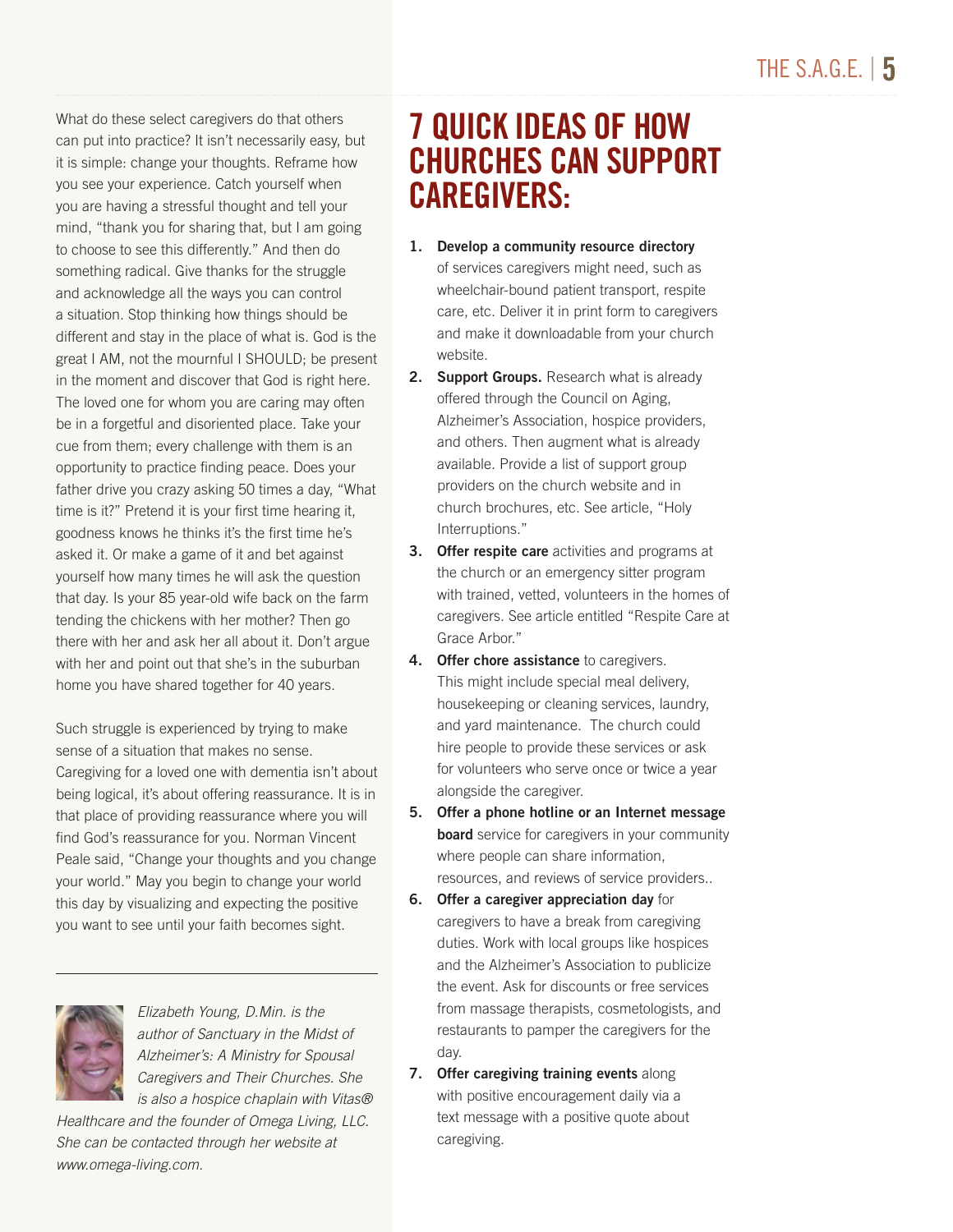# HOLY INTERRUPTIONS A CALL TO CARE

by Pat Brandenstein

Holy interruptions are those times when God bursts into our lives and we are never the same. We can relate to this with the story of Moses at the burning bush. His life was never the same after that experience. This was true in my life when God burst in on September 30, 1993.

It was the end of the school day. I was a school nurse in large junior high school. The phone rang, and the person on the line identified himself as an officer from the Police Department. Immediately, I thought of our 16-year-old daughter who had just received her driver's license. But the officer said he was at a friend's home, Mrs. S, and she had just found her husband dead on the floor. She had requested that I come to be with her because she had no relatives or friends in the area. I barely knew her -- only through a Bible study. A little embarrassed, I had to ask the policeman her address and directions to her home. This started the Holy Interruption that would change my life forever—the awareness and desire to assist widows and widowers. And I am not a widow.

Wings of Hope, a ministry for the widowed, evolved through this experience and through a search of the Scriptures, attempting to be alert to God's words. The mission statement for Wings of Hope is to promote the cause of Christ by educating and demonstrating Christian love to those who have lost a spouse. The ministry is an interdenominational, biblically structured, not-for-profit 501(3)(c) corporation. One "wing" of the ministry is to assist widows within communities to develop chapters that meet on a monthly basis. The other "wing" is to encourage, educate, and equip churches to develop a widowed person's ministry -- that includes widows and widowers -- within the church.

God is specific regarding the care of widows. In Jesus' time, the family and community cared for widows. Showing the importance of the care of the widow, Jesus' last words on the cross to John, the apostle, were to take care of his widowed mother, Mary:

When Jesus saw his mother and the disciple whom he loved standing beside her, he said to his mother, "Woman, here is your son." Then he said to the disciple, "Here is your mother." And from that hour the disciple took her into his own home (John 19:26-27, NRSV).

I Timothy 5:3-16 -- along with 54 references in the Old Testament and 26 in the New Testament -- tells us that God places a high priority on widows. Families are instructed to care for widows; but unfortunately in our mobile society, such care is difficult. Further, today many families do not recognize the responsibility to watch over the widow. This is where the Family of God needs to step up and develop a ministry to assist the widow and the widower.

Are you or your church prepared for a holy interruption, a call to care? Will you hear this cry or turn around and walk in the opposite direction because you don't know what to say? You don't have to say anything. Your presence in the lives of widows and widowers says something.

People from the church deliver casseroles and offer prayers for the widowed for the first two months or so after their loss. After this period of time, the widowed are forgotten. However, this is the most crucial period of time. The shock of the loss has disappeared, but the person grieving must now deal with the reality of the loss of a spouse. His or her entire world has been turned upside down. Nothing is the same. The widowed experience physical, mental, emotional, spiritual, social, financial, and environmental change. Even with the support of their families, they have difficulty adjusting. They harbor feelings of loneliness and abandonment.

When I speak of a widow, I am referring to any woman who has lost her husband through death, divorce, desertion, or imprisonment. Most people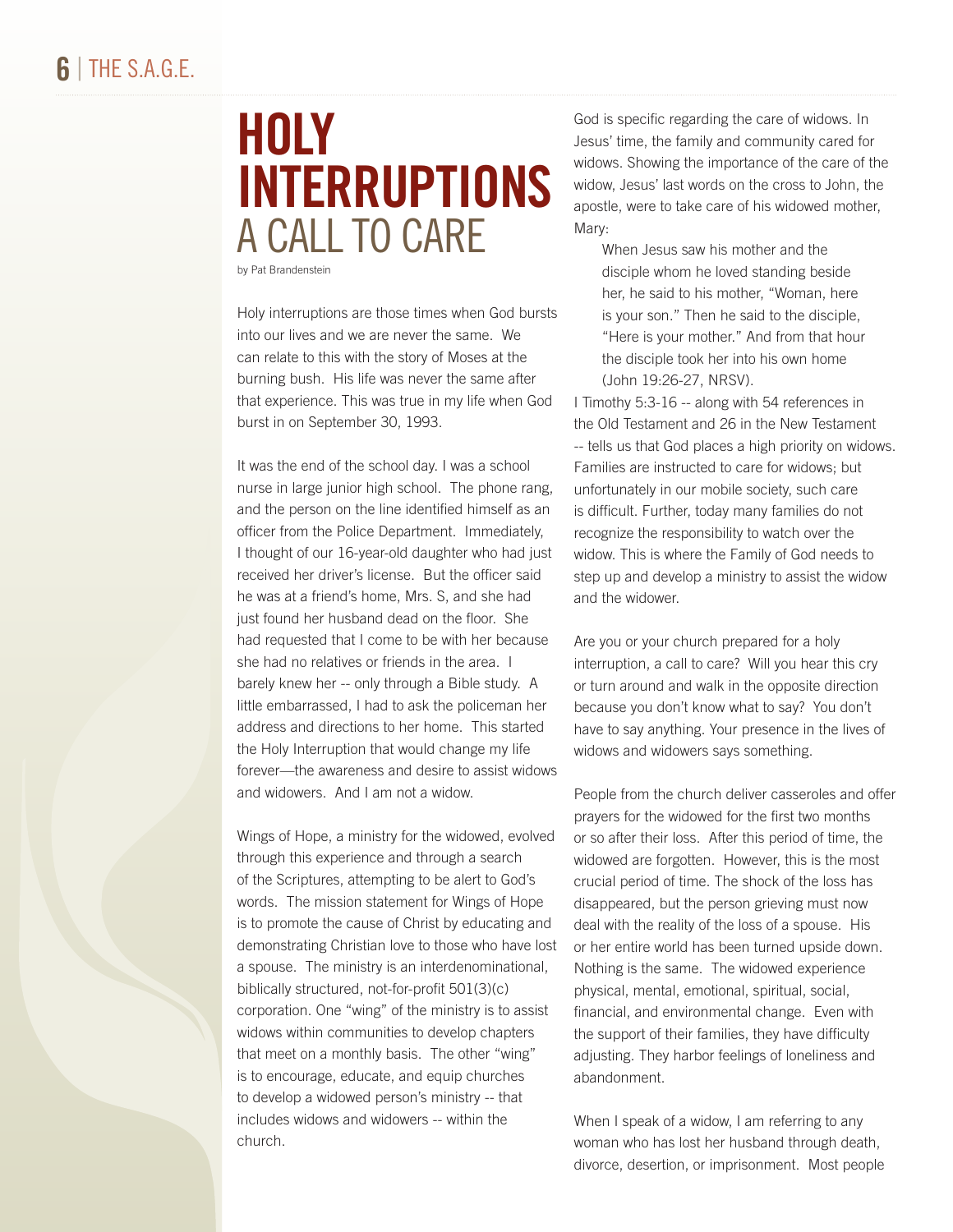think of widows as being elderly women. However, the average age of a widow is 56 years old. She is still in the workforce and may be attempting to put her children through school.

Some Sociologists (e.g. Holmes and Rahe) identified the most stressful events in a person's life as (1) death of a spouse and (2) divorce. Various other studies have discovered the overall impact on women and men varies and grows larger as a person grows older.

In 80 percent of marriages, the wife will outlive her husband by fifteen to twenty years. This tends to be the reason we discuss widows more. However, men who are widowers also need care from the church. "Bear one another's burdens, and in this way you will fulfill the law of Christ" (Galatians 6:2, NRSV). Men seem to have more difficulty accepting assistance. However, men might more readily accept help when another man, who is also widower, comes alongside to give assistance.

Ultimately, the widowed who place their hope in the Lord will have their strength renewed; but we as the church need to care by being the hands and feet of Christ when they are weary.

If you would like more information about Wings of Hope and assistance in developing a Widowed Persons' Ministry, you may use the contact information that follows:

#### Wings of Hope

1309 North High Street Winchester, TN., 37398 E-mail: brandensteinr@bellsouth.net Phone: 931-636-4359 or 931-967-9229 https://wingsofhopeforwidows.wordpress.com



*Pat Brandenstein graduated from the University of Iowa with a Bachelor of Science in Nursing. While studying, she received extensive instruction in the wholistic approach. This* 

*approach looks at the individual's physical, mental, emotional, spiritual, environmental, and economic situations. Little did she realize at the time, the Lord would use this valuable information to assist her in a ministry for widows several years later.*

# WHOLLY & HOLY DIFFERENT

by Dr. Rich Melheim

I kidnapped Pastor Ray last Sunday. Against objections that it wasn't worth the hassle to break him out of the nursing home for an hour of worship that he wouldn't remember, and against the accusation that I was doing this more for ME than for him, I kidnapped dad, literally lifted him from his wheelchair and plopped him into my car, and drove him to church. He received 8 handshakes, 5 hugs and 3 kisses in the Narthex from my sister's friends within the first three minutes.

I'm guessing that's more action than he's seen since I was here in May for his 92nd birthday - the last time he left the home for "church." He slept 48 of the 58 minutes of the worship service, holding my hand. He woke when they sang the old hymn "I Love to Tell the Story." (I whipped out my cell phone and got that on tape.) Then he slept again. He woke to pass the peace and, when three different women reached out to shake his hands, he clasped their hands and wouldn't let go. I smiled at him when we got back to the pew, and caught his eyes long enough to draw a smile back. I didn't wait for the officiating pastor to come to the back of the church for Holy Communion. Instead, I wheeled him right up front where he reached out his hand for both the bread and little cup of wine. I was told he couldn't feed himself anymore, but this was somehow wholly and holy different.

Then "Go in peace and serve the Lord". Then he whispered - mouthed, really - a weak "Thanks be to God." Then he closed his weary eyes.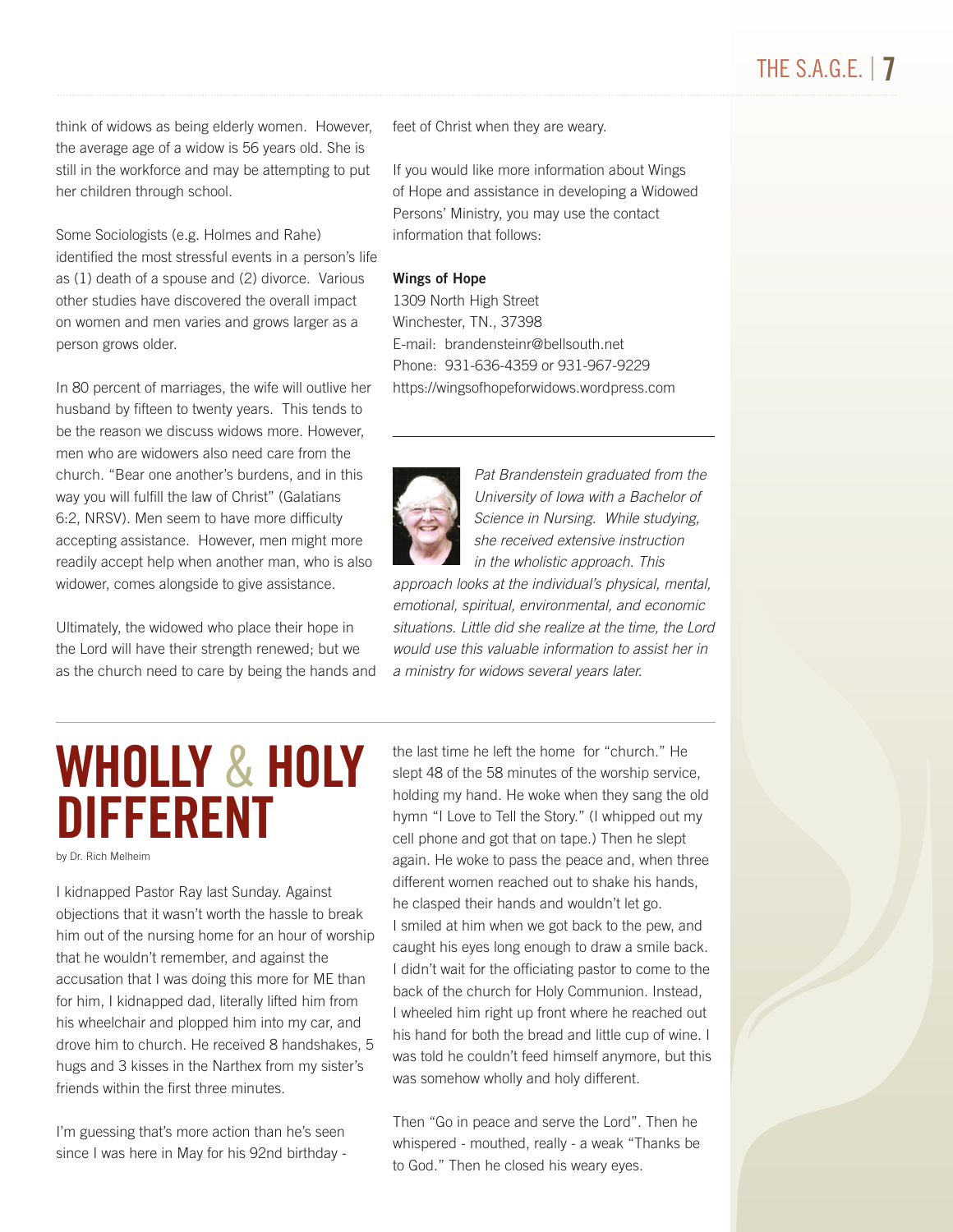### IN-CON-VENIENCE

Yes, we could have much more easily stayed in the nursing home yesterday morning. Yes, I could have wheeled out into the group room for their hymn sing and sermon. It would have been much more convenient for everyone concerned, and not so hard on his frail body and my recently broken and splinted arm. Yes, it was a pain to dress him, drag him out, lift him into the car, lift him out of the car, drag him into church, drag him out of church, drag him to Dairy Queen in and out again, and drag him back to the nursing home. All that hassle for a couple of Sunday morning hours, a handful of hugs and hands and kisses, a tiny wafer and sip of wine, and the thread of a hymn that he remembered for a moment but does not remember today. All that for a fleeting moment of dignity and meaning that dug deep into what was left of Pastor Ray and let his body be part of that long-lost body in his long-lived and gradually lost mind. Yes, it may have been more for me than it was for him. Maybe. Or maybe not.

### LOSING OUR MINDS

I once asked Dr. Ani Patel at the Neurosciences Institute to define "the mind." This neuroscientist who specializes in music, language, and the brain answered, "The mind is the brain meets the body meets the environment."

By Dr. Patel's definition, when a person loses his legs, his bowels, his ability to chew hard foods, he's lost part of his body, and thus part of his mind. When he loses his spouse after 52 years - his main source of touch, his main source of conversation, his main reason to get up in the morning - he's lost the most important part of his environment. By definition, he's lost a huge piece of his mind. When he buries his 5 brothers and sisters and most of his friends, he buries a little piece of his mind with each funeral. When he loses his house, his drivers' license, his church... you got it. He's lost more and more of his mind.

The one thing he DOESN'T have to lose as he ages is his church. If we would only make the effort to grasp and clasp our elders tighter, ever tighter with each of their inevitable losses; if we would only take the time to ask each household, each single, each

family with small children, each family with teens, each young adult to EVERY Sunday adopt EVERY elder into a intentional surrogate faith family; if we would only see the value of placing the old wrinkles hands into pudgy fresh hands and decide that going through the hassle of dragging these treasures out of the nursing home EVERY Sunday rather than on infrequent special events - this would not simply be a way of honoring our Fathers and Mothers. It would not simply be a way of giving them a moment of fleeting dignity. This would not simply be a way of restoring to them the joy of their salvation. This would be a way of keeping them from losing the last shred of their minds. A shred they need not lose. And it WOULD be as much for us as it is for them.

### A WHOLLY HOLY DIFFERENT CHURCH

Such a church that honored its elders and held them tighter, ever tighter would be a wholly and holy different church. Such a church would raise a wholly and holy different kind of child, youth, and young adult. Such a church would have a past and a future. For such a church would find a future in their past.

I know where to find the future of your church. Dig out the list of names you read on the last 5 All Saint's Days, and the list of core families who have joined in the last 5 years. Call them together and call them to gather. Give them as a gift to each other. Command and demand that no such treasures will be left to rot alone and forgotten in your church ever again.



*Rev. Dr. Rich Melheim is founder of Faith Inkubators (www.faithink.com), the FAITH5 "every night in every home" family ministry think tank (www.faith5.org) and the Cross+Gen* 

*Ministry conference (www.crossgenconference. com) dedicated to bringing "the wisdom of the elder and the wonder of the child" together in the same sacred space every week in church. His latest book "RICH Learning" applies brain-based learning on arts-based platforms through research with preschools in India (www.richlearning.com).*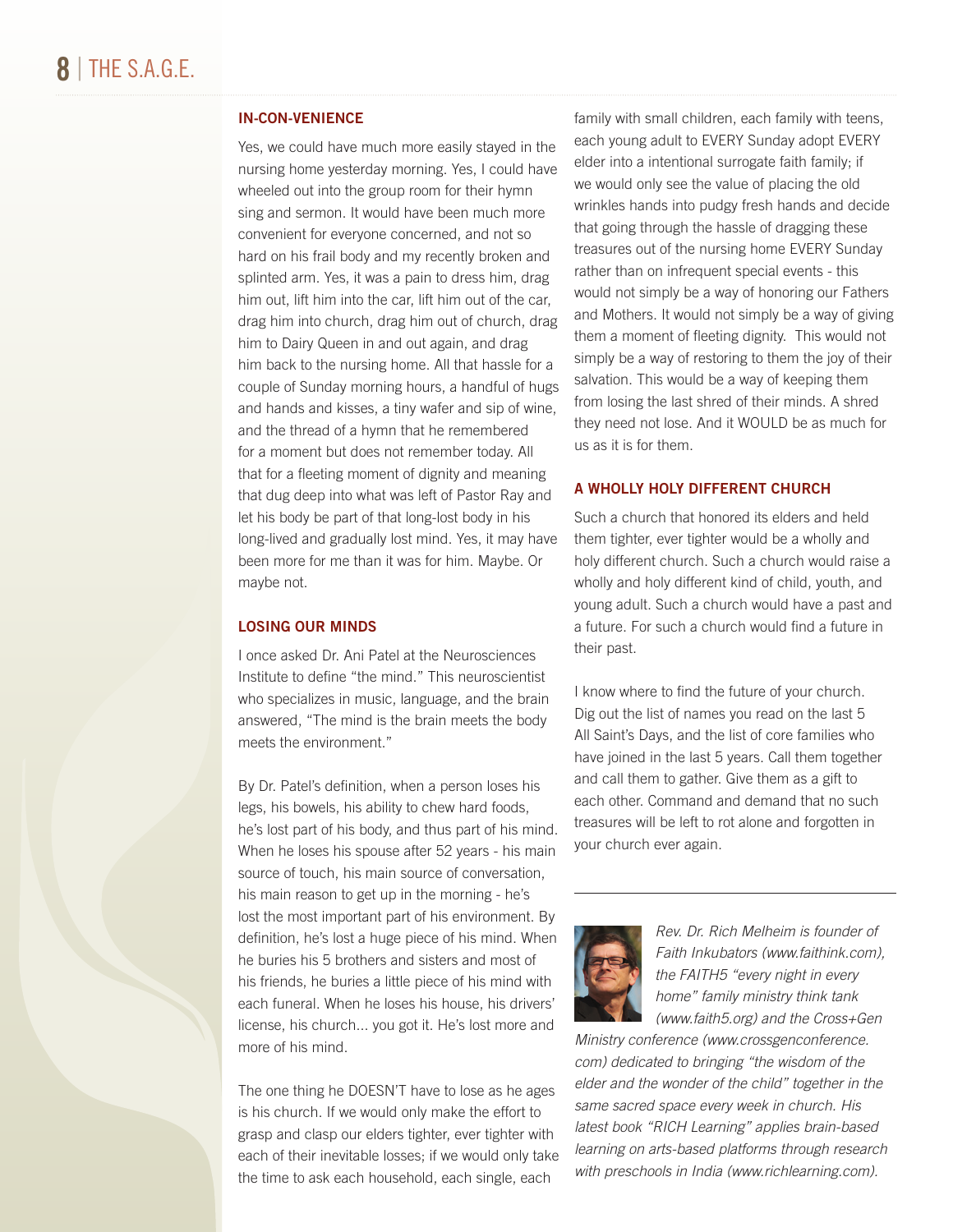

# RESPITE CARE AT GRACE ARBOR

by Rev. Dr. William Randolph

Being the primary caregiver to someone with dementia is a twenty-four-hour, seven-day-a-week task. It can be overwhelming, even to the most seasoned caregiver. Caregivers often sacrifice their careers, friends, and interests to take care of their loved ones. But labors of love, like any other labor, sooner or later require a break. This is where respite care comes in. Some churches offer respite care for caregivers weekly, monthly, or daily. This is the story of one such program, Grace Arbor, at First United Methodist Church in Lawrenceville, Georgia.

Grace Arbor was born out of a need to give full-time caregivers a break. Although the church leaders at First UMC wanted to provide respite support for caregivers, they weren't sure how to go about it. So the church advertised for a Director of Older Adult Daycare and prayed they would get the right person to help them get started. Robin Dill, who still directs the program now called Grace Arbor, was the answer to their prayers.

When Robin began as the director, she had to fund, staff, and promote the new program. She quickly developed partnerships with government and private funding and recruited volunteers to help staff the Grace Arbor program. She found ways to communicate the need for respite care and a place of belonging for those who suffer from dementia. As the program formed, Robin recorded the process so that others could learn from her mistakes and triumphs.

Robin visited other respite care programs to see what they offered. Her passion for older-adult ministry led her to want to make Grace Arbor far more than a daycare for older adults. Robin realized she needed additional training. One of the really unique programs Robin took advantage of was an art therapy program for dementia patients offered by the Metropolitan Museum of Art in Georgia through a Lily Foundation Grant. Robin wanted to share this training with others.

The state of Georgia, through former Governor Sonny Perdue, developed a program to encourage local churches and civic groups to develop and offer respite care. Grace Arbor then became a training center for respite care. Other churches would send representatives to research Grace Arbor and its programs. Many of these churches invited Robin to meet with their leaders to help them get started with their programs. Tirelessly, Robin accepted the invitations and became an ambassador for respite care. She developed assessment tools to guide the research, formation, and maintenance of these programs for the churches.

Unfortunately, the state funded program came to an end. But Robin looked for another way to offer the training. Out of the need for respite care training for churches to continue and Robin's need to be able to continue to devote herself full-time to Grace Arbor, a training manual was born, entitled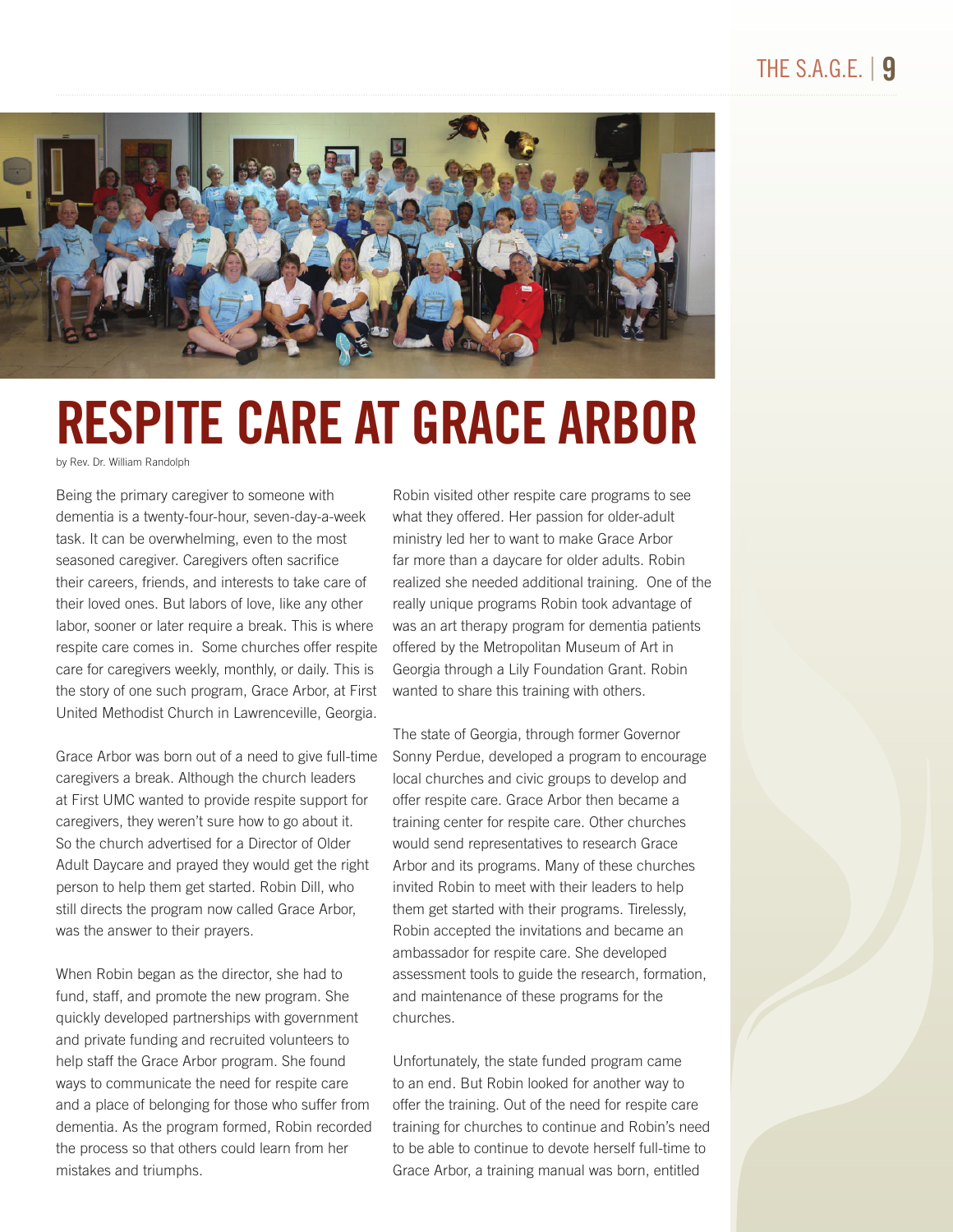### 10 | THE S.A.G.E.

*Walking with Grace: Tools for Implementing and Launching a Congregational Respite Program*. The book tells the story of Grace Arbor and offers stepby-step tools for launching a respite-care ministry. The book is available from Amazon.

Grace Arbor serves more than primary caregivers by giving them a break from their chores so they can do other things. Grace Arbor's mission statement indicates the intent of the program: "Our mission is to meet the social and emotional needs of these seniors as well as their caregivers". The program offers spiritual care as well, and it is integrated into the whole program. Grace Arbor meets four days a week and includes lunch each day. It offers exercise and games, gardening, art, pet therapy, music, and service projects by participants for the community. Yes, even those with dementia can serve their community. Grace Arbor also has intergenerational activities with the preschool, which has led to closer relationships across the generations in the church. Sometimes

caregivers participate in the activities with their loved ones.

Grace Arbor has become a model to follow for respite care, and it should inspire others to consider providing this ministry. Learn more about Grace Arbor by contacting Robin Dill or Lawrenceville First UMC:

#### Grace Arbor

Robin Dill, Director 770-963-0386, ext. 126 rdill@fumclv.org http://www.fumclv.org/older-adults

For more information about other Respite Care programs please see the National Registry of Respite Care programs at:

### National Respite Locator Service 800-473-1727, ext. 222 http://www.respitelocator.org/index.htm

# REPORT FROM THE COMMITTEE ON OLDER ADULT MINISTRIES

by Rev. Dr. William Randolph

The interagency older-adult advocacy group of The United Methodist Church, the Committee on Older Adult Ministries (or COAM), met October 5 -7, 2015, in Nashville. This representative body, composed of representatives from all the agencies of the UMC, had perhaps its best meeting of the Quadrennium. We completed a great deal of work with a spirit of fellowship and collaboration. While we meet only once a year in person, the seeds of our success had been sown in the numerous teleconferences and phone calls in preparation for the meeting.

The highlight of our meeting was a sharing time about our individual older adult ministries. We also reviewed the older adult ministry work of each of our agencies and suggested new avenues to explore.

We had been challenged to dream big, and we had done so. We reviewed the reports received from our "Aging in Poverty" grant recipient churches, planned a study to develop ministry models for baby boomers, and heard a report on promoting intergenerational ministry as a form of olderadult ministry. Our three standing committees -- Aging in Poverty, Intergenerational Ministry, and New Seniors -- were responsible for the three large projects and had proposals that needed review, discussion, and a decision from the entire committee.

The Aging in Poverty Committee had previously taken on a grant process with 33 churches across Methodism to pioneer creative approaches to alleviate poverty globally, especially among older adult populations. During this year's meeting, the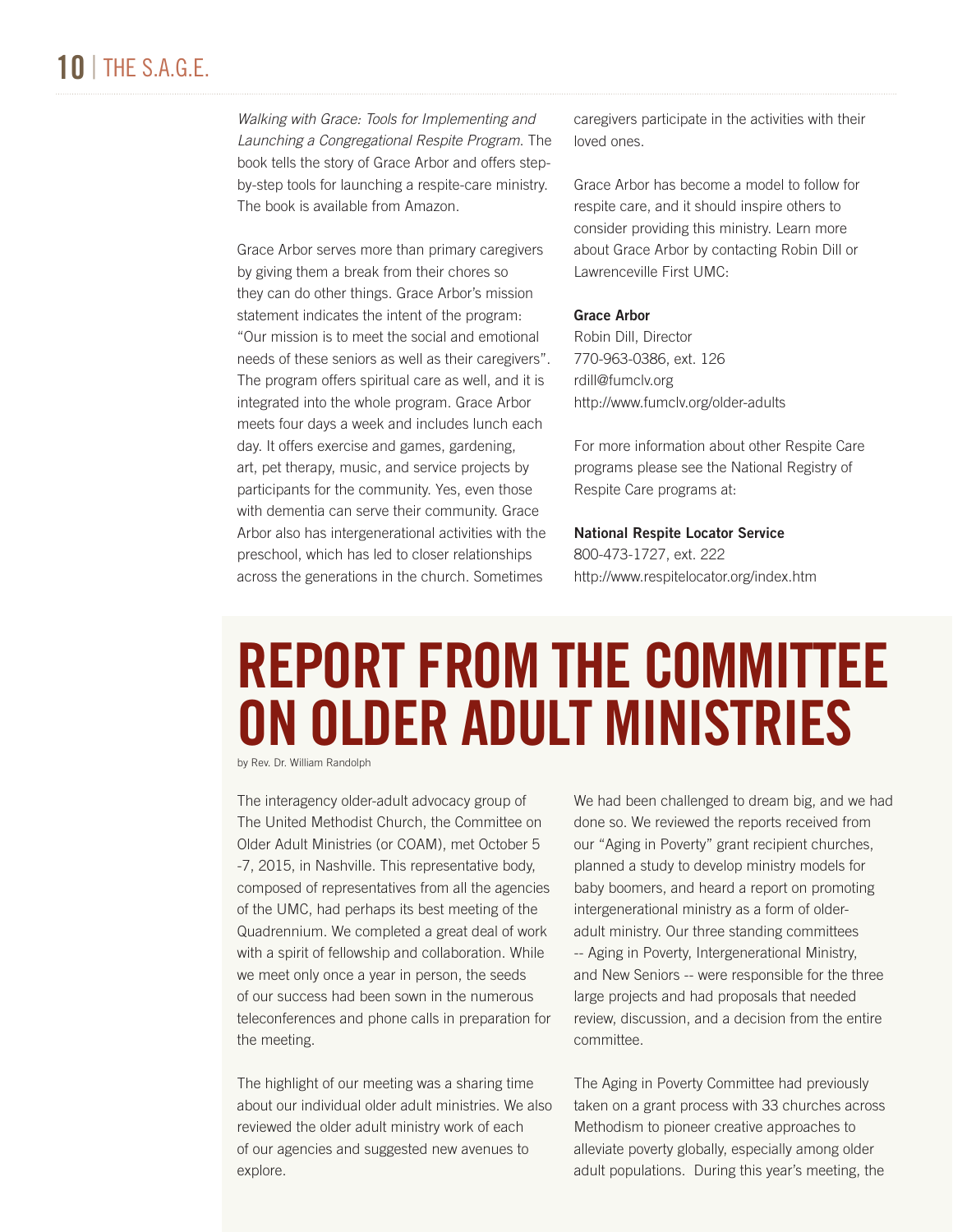### THE S.A.G.E. | 11

Aging in Poverty Committee presented a summary report of what had been accomplished, what had been learned, and what new ideas and inspirations had been generated as a result of the grants. They then read the grant reports and selected four to highlight what is possible from successful grant programs. (The List of the four model programs to be highlighted is included at the end of this article). The committee then discussed whether to continue with a second round of grants and formed a list of alternate sources of funding for churches that had not received grants. This committee next looked at the changing face of poverty among older adults and how to continue to offer leadership in this area.

The Intergenerational Ministry Committee needed to evaluate where members were in developing resources for intergenerational ministry. They were surprised to discover that committee members had nearly completed their work plan. Included in the plan were such projects as a 101 best practices in intergenerational ministry catalog, which is halfway completed. The committee is also developing a tool for faith communities to identify their level of involvement in nurturing Intergenerational relationships encouraging the development of cross-generational immersion experiences for teenagers and older adults, and developing new intergenerational ministry exchanges where best practices can be shared. The New Senior Committee completed, presented, and had approved by the entire COAM a plan to host a Baby Boomer Colloquium to develop new models of aging and ministry for boomers. The colloquium will attempt to answer such questions as:

- How do we reach out to the spiritual but not religious boomer?
- What can marketing teach the church about how to reach boomers?
- Who are the boomers and what issues like finances/retirement, wellness/healthcare, activism/service offer the best opportunity to minister for and with boomers?
- How will the boomer culture change aging and, therefore, older-adult ministry? How will aging change the boomer culture?

The title of the colloquium is Boomers: This is (H) our Time. It is scheduled for Nashville, September 28 -October 1, 2016 (Wednesday through Saturday). Its structure will be presentations on the framing questions followed by a responder panel discussion. Breakout groups called circles of interest will be asked to create new models of boomer ministry in response to the discovery provided by the colloquium.

The next Committee on Older Adult Ministry will meet in conjunction with the colloquium next year, September 27- October 1, 2016. We will continue to highlight aging in poverty, intergenerational ministry resources and opportunities, and work together to lead the church to explore the changing face of older-adult ministry and aging because of the impact of boomers.

We encourage feedback and collaboration with others who are passionate about older adults and ministry. You may contact the COAM through the Office on Aging and Older Adult Ministry.

### FOUR FEATURED AGING IN POVERTY GRANTS:

Manorville United Methodist Church – Ramps of Hope in Manorville Pennsylvania, Western Pennsylvania Annual Conference, who built 40 access ramps and involved a whole community in the labor and financial support of their project.

Woodbine United Methodist Church – Gemstone Poets in Nashville, TN, Tennessee Conference, who sponsored Poetry and Life Legacy Workshops for older adults.

Sta. Ana United Methodist Church – LEAP-Livelihood Economic Assistance Program in Bulacan Philippines, Central Philippines Conference, which trained community women to cook and market food in their community.

### Georgetown-Chunchula United Methodist Church

– Connect Outreach Center-Salt in the Alabama-West Florida Conference which offered Health Screenings for at risk, impoverished older adults.